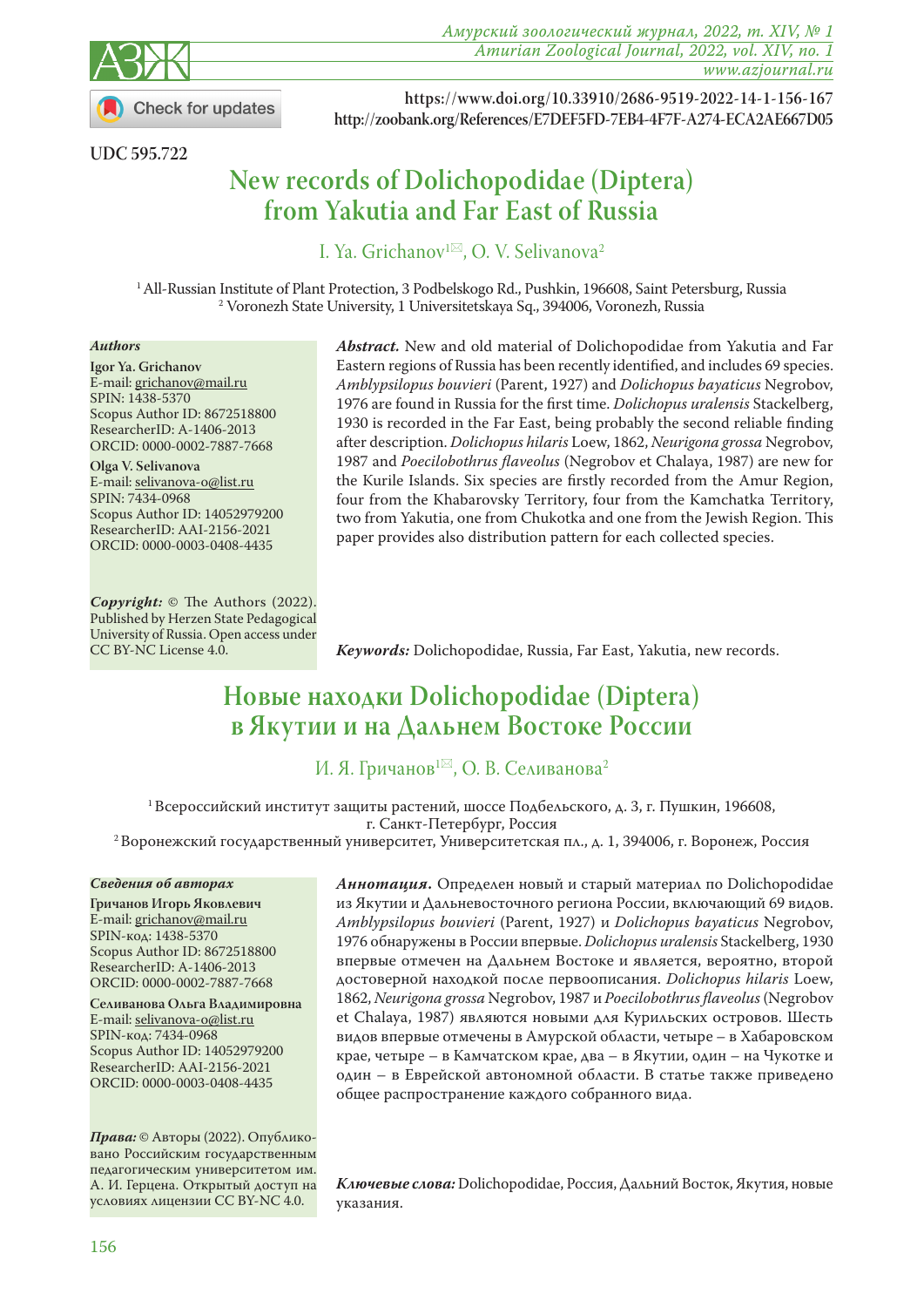#### **Introduction**

Recently, the data on the known dolichopodid fauna of the main regions of the Palaearctic Far East were summarised in form of the checklists (Grichanov 2018; 2021; Grichanov et al. 2021; Grichanov, Bagachanova 2018; Grichanov, Selivanova 2021; 2022; Selivanova, Grichanov 2022). Additional unsorted dolichopodid material was received from colleagues and found in old Russian collections and was processed by authors of this paper. All specimens are pinned and will be deposited in the collections of the Zoological Institute of the Russian Academy of Sciences, Saint Petersburg (ZIN), Zoological Museums of Moscow State University (ZMMU), Voronezh State University (VSU), and Federal Scientific Centre of the East Asia Terrestrial Biodiversity, Vladivostok (FCBV). The information on the global distribution for each collected species follows Negrobov et al. (2013), Yang et al. (2018) and Grichanov (2022a). The words "Region" (oblast) and "Territory" (kray) are omitted from the list of Russian regions. Latitude and longitude geographic coordinates are given as either decimal degrees or sexagesimal units (degrees, minutes, and seconds), following original labels.

#### **New records**

#### Genus *Amblypsilopus* Bigot, 1888

#### 1. *Amblypsilopus bouvieri* (Parent, 1927)

**Material examined.** 1♂, Jewish Region, Amurzet, 47.7°N, 131.1°E, 4–6.07.2013, Igor Melnik.

**Distribution.** Type locality: China: Jiangsu, Nanjing. Oriental: China (Fujian, Guizhou); Palaearctic: China (Beijing, Henan, Jiangsu, Shaanxi). First record from Russia.

**Notes.** The species is very close to *Amblypsilopus bouvieri*, described from environs of Nanjing (~32°N), differing in smaller size (3.4 vs. 4–4.5 mm), dorsoapical vs. apical arista, right vs. acute angle between  $M_{1+2}$  and  $M_{1}$ (Parent 1927). Yang et al. (2011) described arista as dorsoapical in this species, while Parent (1927) described it as apical. The northernmost records of this species may belong to an undescribed species.

#### Genus *Campsicnemus* Haliday, 1851

2.*Campsicnemus picticornis*(Zetterstedt, 1843) **Material examined.** 2♂, Amur Region, 34 km N Zeya town, 5, 9.07.1982, V. V. Zlobin. **Distribution.** Type locality: Sweden: "Suecia meridionali et media, in Scania ad Raften; Ostrogothia ad Larketorp; Haradshammar; Holmiam." Trans-Palaearctic temperate species.

#### Genus *Chrysotimus* Loew, 1857

3. *Chrysotimus spinuliferus* Negrobov, 1978 **Material examined.** 1♂, Kunashir Is., Kurilsky Nature Reserve, caldera of the Golovnin volcano, 43.841°N, 145.509°E, 4.07.2014, T. V. Galinskaya.

**Distribution.** Type locality: Russia, Primorye, Yakovlevka. Russia (Kuriles: Shikotan, Primorye, Sakhalin, Yakutia).

#### Genus *Chrysotus* Meigen, 1824

**Notes.** The East Palaearctic *Chrysotus* species are usually indistinguishable by females; therefore, some females collected are left unidentified.

4. *Chrysotus cilipes* Meigen, 1824

**Material examined.** 1♂, Khabarovsky Terr., Komsomolsky District, Udomi vil., 9.08.1976, Yu. D. Bodrova.

**Distribution.** Type locality: Germany, Hamburg. Trans-Palaearctic species.

**Notes.** This species was not included in the checklist of Khabarovsky Territory (Grichanov et al. 2021).

5. *Chrysotus komovi* Negrobov, Barkalov et Selivanova, 2014

**Material examined.** 20♂, 23♀, Chukotka, Pevek env., 69°42′N, 170°20′E, 21.06–4.07.2021, O. Khruleva.

**Distribution.** Type locality: Russia: Krasnoyarsky Krai, Taimyr Reserve, Ary-Mas field station, left bank of Novaya River. Palaearctic: Russia (Chukotka incl. Wrangel, Taimyria).

6. *Chrysotus neglectus* (Wiedemann, 1817)

**Material examined.** 2♂, Kamchatka, 12.07.1985, V. V. Zlobin;  $1\textdegree$ ,  $4\textdegree$ , Kamchatka, 18 km NO Kozyrevsk, 21.07.1985, V. V. Zlobin;  $3\textcircled{}$ , 1 $\textcircled{}$ , Russia, Kamchatka, Valley of Geysers, 12.08.1985, V. V. Zlobin; 1♂, Yakutia, Pokrovsk, 20.07.1986, V. N. Makarkin.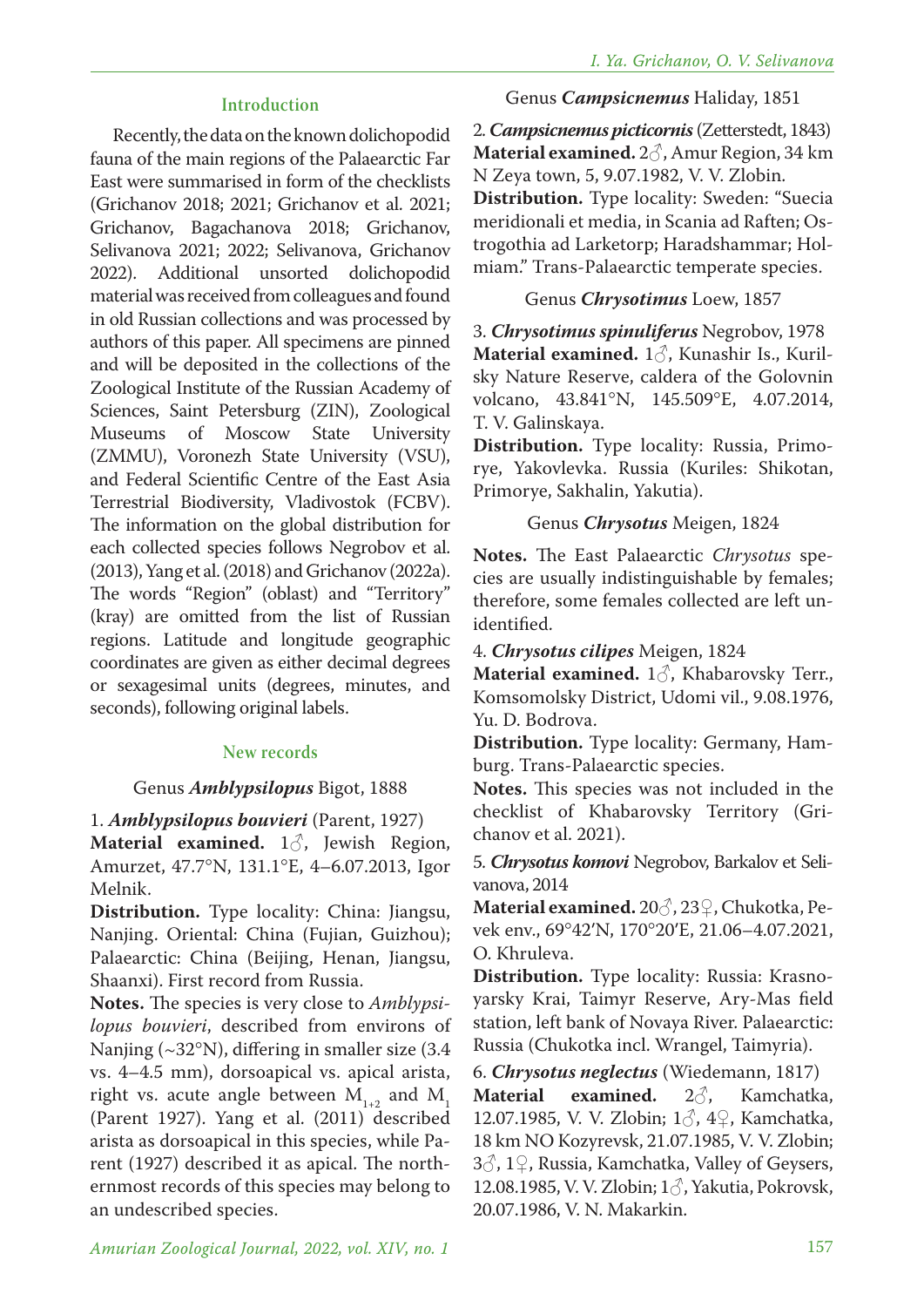**Distribution.** Type locality: Russia: Sob River, Bolshoy Ural, Obdorsk [= Salekhard]. Trans-Palaearctic polyzonal species.

Genus *Dolichopus* Latreille, 1796

7. *Dolichopus albipalpus* Negrobov, 1973 **Material examined.** 1♂, Amur Region, Zeya vil., 11.06.1978, A. Shatalkin.

**Distribution.** Type locality: Mongolia, "Central aimak, Zaisan, südlich von Berg Bogdo ul." Palaearctic: Russia (Primorye), Mongolia. First record from Amur Region.

8. *Dolichopus angustipennis* Kertesz, 1901 **Material examined.** 2♀, Yakutsk evirons, 22.05.1900, Olenin; 1♂, Yakutsk, 12.07.1927, Moskvin; 1♀, Yakutia, Zhigansk, swampy lake shore, 7.07.1973, K. B. Gorodkov;  $1\hat{O}$ ,  $1\hat{O}$ , Yakutia, Mikhailovka, 60 km S Amga, 1.08.1984, Kaimuk; 1♂, Khantagai, 35 km from Yakutsk, 14.07.1985, A. K. Bagachanova; 2♂, Yakutia, Mikhailovka, 60 km S Amga, 21, 30.06.1986, A. K. Bagachanova.

**Distribution.** Type locality: Russia, Kazan. Palaearctic: Finland, Germany, Russia (Buryatia, Irkutsk, Kamchatka, Karelia, Tatarstan, Primorye, Yakutia), Georgia, Kazakhstan, China. Trans-Palaearctic boreal-montane species.

# 9. *Dolichopus apicalis* Zetterstedt, 1849

**Material examined.** 1♂, Russia, Kamchatka, Valley of Geysers, 12.08.1985, V. V. Zlobin.

**Distribution.** Type locality: Denmark: Soro. Palaearctic: Belgium, Czechia, Denmark, Finland, Germany, Italy, Latvia, Poland, Russia (Buryatia, Kamchatka, Kursk, Leningrad, Magadan, Novgorod, Pskov, Saratov, Taimyria, Vologda, Voronezh), N Kazakhstan, Sweden.

10. *Dolichopus armillatus* Wahlberg, 1850

**Material examined.** 2♂, [Kamchatka Terr.], Koryakia, Apuka, Pakhachinsky Ridge, mountain tundra, 7.07.1959, K. B. Gorodkov;  $1\delta$ ,  $9\Omega$ , Magadan Region, 10 km NNE Spornoe, 21.07.1981, V. S. Lebedev; 4♀, Magadan Region, 30 km NE Spornoe, 26.06.1981, V. S. Lebedev; 3♂, 2♀, Magadan Region, 30 km NE Spornoe, 22.06.1981, V. S. Lebedev.

**Distribution.** Type locality: Quickjock, Lapponiae Lulensis, Mounioniska, Peljatschware, Koutokeino, Finmarkiae, Syvajarvi infra alpem Stuor Oive [Sweden and Finland]. Palaearctic: Czechia, Finland, Norway, Russia (Chukotka, Karelia, Murmansk, N Ural, Magadan), Sweden. First record from Kamchatka Territory.

# 11. *Dolichopus basalis* Loew, 1859

**Material examined.** 1♂, [Kamchatka Terr.], Koryakia, Apuka, Pakhachinsky Ridge, shrub tundra, 2.08.1959, K. B. Gorodkov;  $1\delta$ , Kamchatka, 18 km NO Kozyrevsk, 21.07.1985, V. V. Zlobin; 1♂, [Khabarovsk Terr.], Okhotsk airport, larch forest, 28.08.1987, K. B. Gorodkov.

**Distribution.** Type locality: "Chamar-Daban" Ridge (Siberia). Palaearctic: Korea, Russia (Buryatia, Irkutsk, Kamchatka, Khabarovsk, Kuriles, Yakutia, Zabaikalye). First record from Koryakia.

12. *Dolichopus bayaticus* Negrobov, 1976 **Material examined.** 3♂, Yakutia, Pokrovsk, 19, 20, 21.7.1986, V. N. Makarkin.

**Distribution.** Type locality: Mongolia: Ubsu-Nurskij aimak, 5 km N Khajargasa. Palaearctic: Mongolia. First record from Russia.

13. *Dolichopus bigeniculatus* Parent, 1926 **Material examined.** 8♂, 4♀, Khabarovsk, Bychikha, former pond at end of Yubileynaya street and its forested environs, 48.2917– 2947°N, 134.8268–8290°E, 81–84 m a. s. l., 25.07.2020, O. Kosterin; 1♀, Khabarovsk, Bolshoy Ussuriysky Island, at oxbow lakes, 48.33–42°N, 134.80–90°E, 35–38 m a. s. l., 26.07.2020, O. Kosterin.

**Distribution.** Type locality: China, Shanghai, "Zi-Ka-Wei" (= Xujiahui). Palaearctic: China (Beijing, Henan, Shaanxi, Shandong), Japan, Russia (Khabarovsk, Kuriles, Primorye); Oriental: China (Anhui, Jiangsu, Sichuan, Zhejiang).

# 14. *Dolichopus bonsdorfi* Frey, 1951

**Material examined.** 1♂, Amur Region, North-West, Nizhnii Davan River [56.4°N, 121.9°E], 25.6.1976, R. G. Soboleva.

**Distribution.** Type locality: Finland: "westliche Lappland: Monio, in der Nahe des Fjeldes Olostunturi." Palaearctic: Estonia, Finland, Russia (Altai Rep., Khabarovsk, Leningrad, Primorye), Sweden, China (Heilongjiang). First record from Amur Region.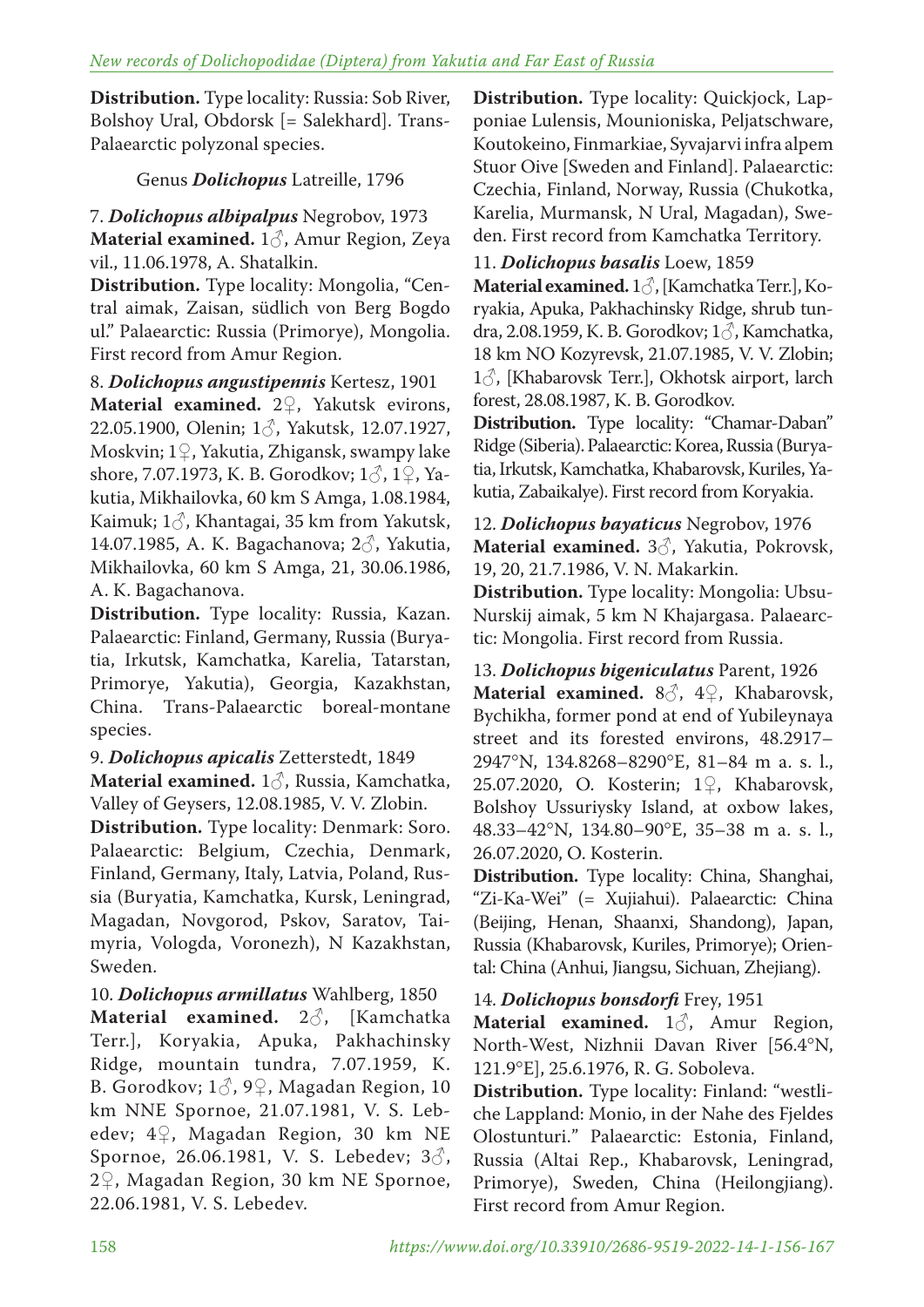**Notes.** This species was recorded from Primorye without definite locality (Negrobov 1991). It was not included in the checklist of Primorye (Grichanov, Selivanova 2021).

### 15. *Dolichopus discifer Stannius, 1831*

*= Dolichopus nigricornis* Becker, 1917 et auctt. (nec Meigen, 1824), misidentification.

**Material examined.** 4♂, 1♀, Magadan, 27–31.07.1963, A. Zhelokhovtsev;  $1\delta$ , Petropavlovsk-Kamchatsky environs, Nagornyi, 1.07.1970, O. P. Negrobov; 1♀, Petropavlovsk-Kamchatsky environs, Nagornyi, 7.07.1970, O. P. Negrobov;  $3\textcircled{3}$ ,  $4\textcircled{2}$ , Petropavlovsk-Kamchatsky environs, Nagornyi, 9.07.1970, O. P. Negrobov;  $1\delta$ , Kamchatka, Krapivnoe environs, 24.06.1975, A. Barkalov;  $2\textcircled{}$ ,  $1\textcircled{}$ , Kamchatka, Esso, Bystraya River bank, 27– 29.06.1975, A. Barkalov;  $1\textdegree$ ,  $1\textdegree$ , Petropavlovsk-Kamchatsky, 2.07.1975, A. Barkalov; 2♀, Kamchatka, Elizovo, 7.07.1975, A. Barkalov; 3♂, Magadan Region, Khasyn River, 12.07.1975, A. Barkalov; 3♂, 1♀, 50 km S Magadan, Ola River bank, 12–15.08.1975, A. Barkalov.

**Distribution.** Type locality: Germany. Holarctic species.

16. *Dolichopus eurypterus* Gerstäcker, 1864 **Material examined.** 1♂, Khabarovsky Terr., Komsomolsk-on-Amur, Silinsky Park, 13.09.1985, V. A. Mutin.

**Distribution.** Type locality: Germany, Berlin. Palaearctic: Belgium, Czechia, Germany, Hungary, Kazakhstan, Latvia, Poland, Russia (Khabarovsk, Primorye).

17. *Dolichopus fraterculus* Zetterstedt, 1843 **Material examined.** 18♂♀, [Kamchatka Terr.], Koryakia, Apuka environs, Apuka River mouth, lake shore on island, tundra, 7.08.1959, K. B. Gorodkov.

**Distribution.** Type locality: Sweden: Jemtlandia meridionali, Asarne. Holarctic boreal species. First record from Kamchatka Territory.

#### 18. *Dolichopus galeatus* Loew, 1871

**Material examined.** 2♂, Khabarovsky Terr., Larta River, 3.08.1976, Yu. D. Bodrova; 1♀, Magadan Region, 30 km NE Spornoe, 26.06.1981, V. S. Lebedev;  $2\textdegree$ ,  $3\textdegree$ , Magadan Region, 18 km S Orotukhan; 10.07.1981,

V. S. Lebedev; 1♀ Magadan Region, 10 km NW Seimchan, 31.07.1981, V.S. Lebedev; 2♂, Khabarovsky Terr., Lower Amur, Gorin River, Zolotoi Spring, 17.07.1986, V. A. Mutin;  $1\delta$ , Yakutia, Pokrovsk, 19.07.1986, V. N. Makarkin; 1♂, Yakutia, Verkhneyansky Distr., Yana River, Stolby environs, 26.07.2008, A. Ovchinnikov.

**Distribution.** Type locality: Russia, "Sibirien." Palaearctic: China (Heilongjiang), Russia (Amur Region, Buryatia, Irkutsk, Kamchatka, Khabarovsk, Magadan, Primorye, Yakutia).

#### 19. *Dolichopus grunini* Smirnov, 1948

**Material examined.** 2♂, Khabarovsky Terr., Bureinsky Ridge, Suluk-Makit River mouth [51.31°N, 134.51°E], 2.07.1988, V. A. Mutin.

**Distribution.** Type locality: Russia, Primorye, Jasnaya Polyana, Takema River, Sikhote-Alinskii Nature Reserve. Palaearctic: China (Xinjiang), Russia (Kamchatka, Magadan, Primorye). First record from Khabarovsky Territory.

#### 20. *Dolichopus gubernator* Mik, 1878

**Material examined.** 1♂, Shikotan Is., Tserkovnyi Bay, 43°75′ N, 146°70′ E, 27–31.08.2012, Yu. Sundukov.

**Distribution.** Type locality: Austria: "bei Hammern in Muhlviertel in Oberosterreich." Trans-Palaearctic boreal species. It was recorded from Kuriles without definite locality (Negrobov 1991). First record from Shikotan Island.

21. *Dolichopus hilaris* Loew, 1862

**Material examined.** 1♂, Kunashir Is., Lake Peschanoe, Danilovo environs, 43°57′16′′N, 145°35′37.7′′E, forest, 1–5.08.2008, I. Melnik;  $1\delta$ , Khabarovsk, Bolshoy Ussuriisky Island, at oxbow lakes, 48.33–42°N, 134.80–90°E, 35– 38 m a.s.l., 26.07.2020, O. Kosterin.

**Distribution.**Type locality: Poland, Międzyrzecz. Trans-Palaearctic species. First records from Kuriles and Khabarovsky Territory.

22. *Dolichopus kjari* Stackelberg, 1929

**Material examined.** 2♂, Yakutia, Momsky Distr., Indigirka, Ystan-Yuryakh River lower reach, 28.06, 1.07.1971, V. Kovalev.

**Distribution.** Type Locality: Russia: "Aus Verschiedenen Orten Des Distrikts Jakutsk." Palaearctic: Russia (Buryatia, Chita, Irkutsk, Kemerovo, Krasnoyarsk, "Sayan Mountains," Yakutia), Mongolia.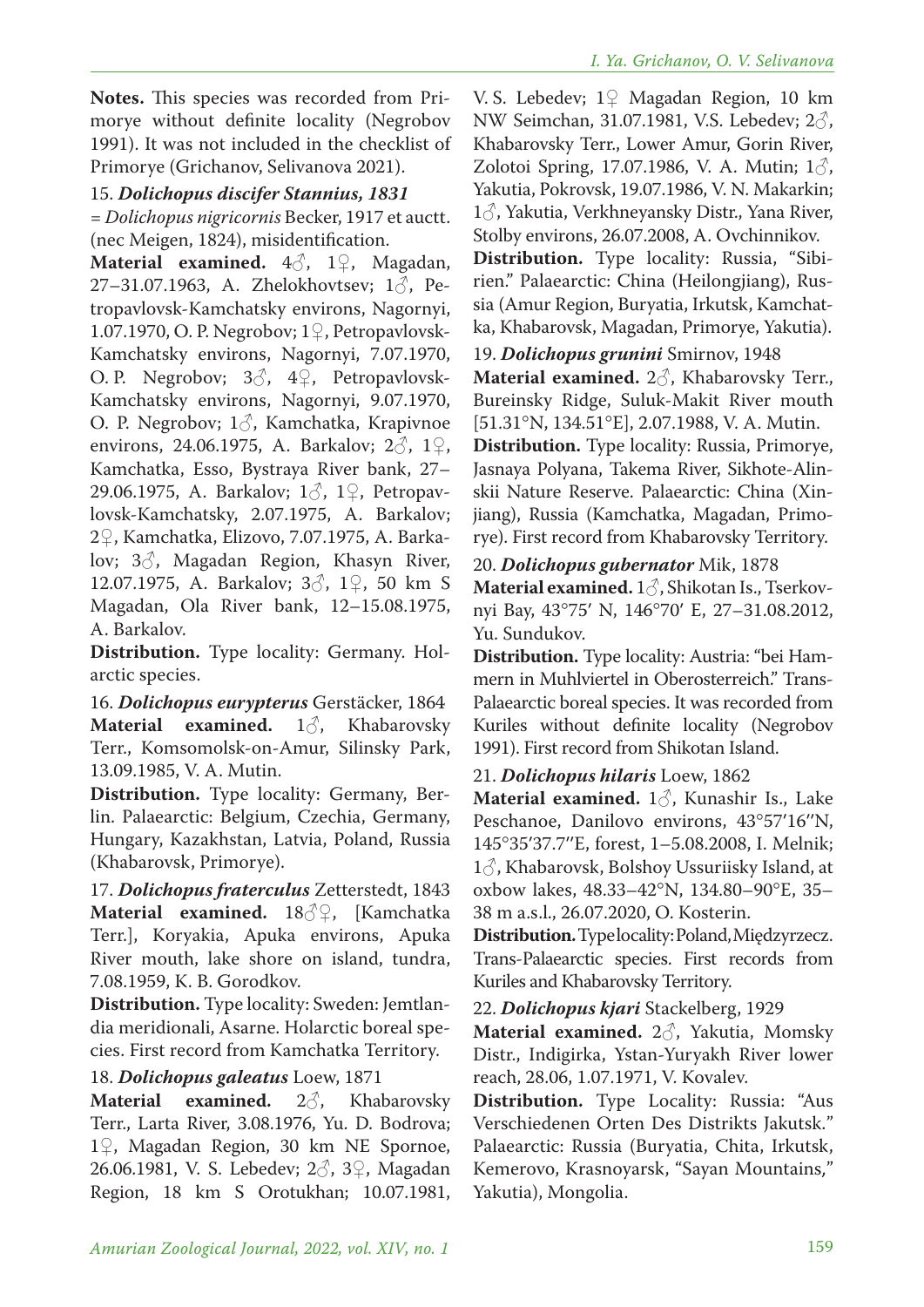23. *Dolichopus kurayensis* Negrobov, Barkalov et Selivanova, 2011

**Material examined.** 2♂, Chukotka, Pevek env., wet tundra, 200–300 m, 29.06.1963, K. B. Gorodkov.

**Additional material.** 2♂, Taimyrsky Nature Reserve, Ary-Mas сordon, 14 m a. s. l., 72°5' N, 101°94' E, 12–22.07.2010, A. Barkalov.

**Distribution.** Type locality: Republic of Altai: Kosh-Agachsky District, Ukok Plateau, 2450 m a. s. l, Muzdy-Bulak Lake. Palaearctic: Russia (Altai Republic). First record from Chukotka and Taimyria.

**Notes.** Males of this species have mid tarsus laterally flattened from apex of basitarsus to segment 4; the character was not mentioned in original description (Negrobov et al. 2011).

24. *Dolichopus lenensis* Negrobov, Barkalov et Selivanova, 2014

**Material examined.** 1♂, Yakutia, Pokrovsk, 21.07.1986, V. N. Makarkin; 6♂, 3♀, Yakutia, Indigirka River, 5 km downstream from Chubukulak River mouth, bog within larch forest near steppe, 15.07.2011, A. K. Bagachanova;  $1\delta$ , Yakutia, Indigirka River, 9 km downstream from Sarba River, 63°31'23" N, 142°37'02" E, 16.07.2011, A.K. Bagachanova;  $1\delta$ , Yakutia, old Magadan road between rivulets Small Begel Haya and Big Begel Haya, at slope, [63°15'20" N, 143°43'33" E], 18.07.2011, A. K. Bagachanova.

**Distribution.** Type locality: Russia: Irkutsk government, Lena River. Palaearctic: Russia (Irkutsk, Yakutia).

# 25. *Dolichopus linearis* Meigen, 1824

**Material examined.** 1♂, Yakutia, Pokrovsk, 21.07.1986, V. N. Makarkin;  $1\delta$ , Khabarovsky Terr., Pivan environs, 30.07.1976, Yu.D. Bodrova; 1♂, Khabarovsky Terr., Komsomolsk-on-Amur, Silinsky Park, 13.09.1985, V. A. Mutin;  $1\delta$ , Khabarovsky Terr., Vanino env., 10.08.1976, Yu. D. Bodrova.

**Distribution.** Type locality: not given (Germany?). Trans-Palaearctic species.

26. *Dolichopus litorellus* Zetterstedt, 1852

**Material examined.** 1♂, Yakutsky Okrug, Tyllyminskii 1 Nasleg, 2.07.1925, L. Bianki; 1♀, Yakutsky Okrug, Namsky Ulus, Letnik Aly, 3.08.1926, A. Ivanov;  $1\frac{3}{2}$ ,  $1\frac{1}{2}$ , Yakutsk, 16,

18.07.1927, Moskvin; 1♂, Yakutsky Okrug, Chochur-Muran, 23.06.1957, K. B. Gorodkov. **Distribution.** Type locality: Sweden: Lomma Scaniae. Trans-Eurasian temperate species.

27. *Dolichopus longicornis* Stannius, 1831 **Material examined.** 1♂, Yakutia, Pokrovsk, 21.07.1986, V. N. Makarkin; 1♂, Khabarovsky Terr., Lower Amur, Gorin River mouth, Tikhaya girt, 18.06.1988, V. A. Mutin.

**Distribution.** Type locality: not given (Germany: Hamburg?, Breslau?). Trans-Palaearctic species; Nearctic: Canada (Yukon), USA (Alaska).

28. *Dolichopus longisetus* Negrobov, 1977

**Material examined.** 1♂, 1♀, Khabarovsk, Bychikha, former pond at end of Yubileynaya street and its forested environs, 48.2917– 2947°N, 134.8268–8290°E, 81–84 m a. s. l., 25.07.2020, O. Kosterin.

**Distribution.** Type locality: Russia, Primorye, Kedrovaya Pad Nature Reserve. Palaearctic: Russia (Kamchatka, Khabarovsk, Primorye).

29. *Dolichopus maculipennis* Zetterstedt, 1843 **Material examined.** 14♂, 4♀, Petropavlovsk-Kamchatsky environs, Nagornyi, 12.07.1970, O. P. Negrobov;  $1\delta$ ,  $2\delta$ , 11 km E Petropavlovsk-Kamchatsky, 6.07.1975, A. Barkalov; 2♀, Magadan Region, 15 km SSE Atka, 5.07.1981, V. S. Lebedev.

**Distribution.** Trans-Palaearctic boreal species; Nearctic: USA (Alaska).

30. *Dolichopus mannerheimi*Zetterstedt, 1838 **Material examined.** 13, Amur Region, North-West, Khorogochi River, 4.07.1975, R. G. Soboleva; 2♀, Amur Region, Zeya vil., 23.06, 6.07.1982, A. Ozerov; 3♂, Kamchatka, Esso, Bystraya River bank, 28, 29.06.1975, A. Barkalov; 23♂, 11♀, Khabarovsky Terr., Vysokogornyi vil., A. Barkalov, 10.07.1977; 3♂, Magadan Region, 30 km NE Spornoe, 22.06.1981, V. S. Lebedev;  $2\textcircled{3}$ , Magadan Region, 15 km SSE Atka, 29.06.1981, V. S. Lebedev.

**Distribution.** Type locality: Sweden: "Lapponia Umensi, Stensele; Tresunda; Naestansjo; in paroecia Wilhelmina" [= Vilhehnina]. Palaearctic: China (Xinjiang, Heilongjiang), Finland, Mongolia, Norway, Russia (Altai Rep., Buryatia, Irkutsk, Kamchatka, Karelia,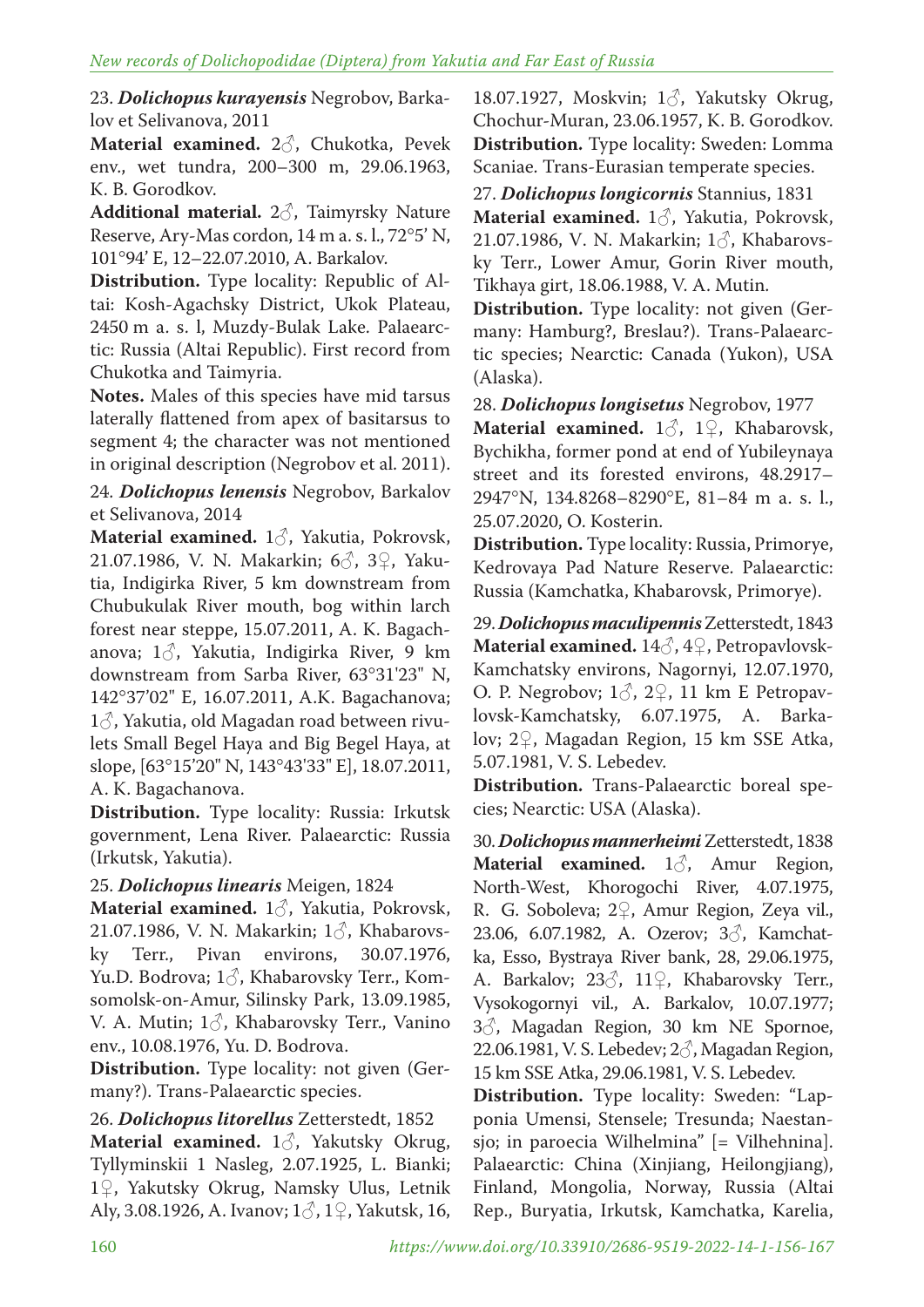Khantia-Mansia, Khabarovsk, Krasnoyarsk, Magadan, Murmansk, Primorye, Zabaikalye), Sweden; Nearctic: Canada (Yukon); USA (Alaska). First record from Amur Region.

## 31. *Dolichopus nitidus* Fallén, 1823

**Material examined.** 4♂, 4♀, Khabarovsk, Bychikha, former pond at end of Yubileynaya street and its forested environs, 48.2917– 2947°N, 134.8268–8290°E, 81–84 m a. s. l., 25.07.2020, O. Kosterin.

**Distribution.** Type locality: not given (Sweden?). Trans-Palaearctic species; Oriental: China (Shanghai).

32. *Dolichopus plumipes* (Scopoli, 1763)

**Material examined.** 1♂, [Kamchatka Territory,] Bering Is., Nikolskoe environs, 12.07.1972, Yu. D. Bodrova.

**Distribution.** Type locality: Slovenia, "Carnioliae indigena." Mainly Holarctic species. Neotropical: Mexico; Oriental: India (Kashmir).

33. *Dolichopus pseudomigrans* Ringdahl, 1928 **Material examined.** 1♂, Kamchatka, [Kronotsky Nature Reserve,] Zhupanovo, forest, 20.07.1985, L. E. Lobkova.

**Distribution.** Type locality: not given. Palaearctic: Finland, Russia (Chukotka, Nenetsia), Sweden. First record from Kamchatka.

34. *Dolichopus ptenopedilus* Meuffels, 1982 **Material examined.** 1 $\diamond$ , Kamchatka, Petropavlovsk environs, 23.06.1959, ka, Petropavlovsk environs, K. B. Gorodkov; 3♂, Kamchatka, Atlasovo, 8, 9.07.1985, V. V. Zlobin; 3♂, Kamchatka, 18 km NO Kozyrevsk, 21.07.1985, V. V. Zlobin; 1♂, Kamchatka, Petropavlovsk, 21.07.1985, V. V. Zlobin.

**Distribution.** Type locality: Japan: Hokkaido, Soounkyo. Palaearctic: Japan, Mongolia, Russia (Amur Region, Kamchatka, Khabarovsk, Krasnoyarsk, Kuriles, Magadan, Primorye, Sakhalin, Zabaikalye).

35. *Dolichopus remipes* Wahlberg, 1839 **Material examined.** 1♂, 11 km E Petropavlovsk-Kamchatsky, 8.07.1975, A. Barkalov.

**Distribution.** Type locality: Sweden, Gusum. Holarctic boreal species.

36. *Dolichopus ringdahli* Stackelberg, 1930 **Material examined.** 4♂, 1♀, Yakutsk environs, Koodei Lake, road to Amga River,

15.07.1925, L. Bianki; 3♀, Yakutsky Okrug, Kachikatsky Nasleg, 12.07.1925, L. Bianki.

**Distribution.** Type locality: Russia, Primorye, Tigrovaya. Palaearctic: China (Jilin), Russia (Buryatia, Murmansk, Primorye, Yakutia).

37. *Dolichopus rupestris* Haliday, 1833

**Material examined.** 3♂, 2♀, [Kamchatka Terr.], Koryakia, Apuka vil., tundra, 30.07.1959, K. B. Gorodkov; 13, [Kamchatka Terr.], Koryakia, Apuka, Pakhachinsky Ridge, shrub tundra, 30.07.1959, K. B. Gorodkov;  $1\delta$ , [Kamchatka Terr.], Koryakia, Apuka, Pakhachinsky Ridge, mountain tundra, 300 m, 3.08.1959, K.B. Gorodkov;  $1\delta$ , [Kamchatka Terr.], Koryakia, 10 km SO Apuka, sea coast, tundra, 8.08.1959, K. B. Gorodkov;  $1\delta$ , Magadan, from grass, 25.08.1966, K. B. Gorodkov;  $1\delta$ , Magadan Region, Sokol, 56th km, rivulet shore and river shore, willow, 24, 25.08.1966, K. B. Gorodkov;  $25\degree$ ,  $8\degree$ , Chukotka, Anadyr River lower reach, 64°83' N, 175°96' E. 18–24.07.2013, A. Barkalov; 2♂, Chukotka, Anadyr Distr., Meynypilgyno, 62.619850°N, 176.845317°E, 25.07.2019, P. S. Tomkovich.

**Distribution.** Type locality: England, Downshire, Tullymore Park and Mountains of Mourne. Trans-Palaearctic species. Nearctic: Canada (Yukon Territory), USA (Alaska). First record from Koryakia.

38. *Dolichopus sharovi* Smirnov, 1948

**Material examined.** 1♂, Amur Region, Khingansky Nature Reserve, Kundur [49°06′12″ N, 130°45′33″ E], 18.07.1988, V.S. Sidorenko; 1♂, Khabarovsky Terr., Pivan env. [50°28′50″ N, 137°05′30″ E], 8.08.1976, Yu.D. Bodrova;  $1\delta$ , [Khabarovsky Terr.], Lower Amur River, Gorin River mouth, Bichi [50°44′53″ N, 137°39′19″ E], 18.09.1985, V. A. Mutin.

**Distribution.** Type locality: Russia, Primorye, Lazovsky Reserve. Palaearctic: Russia (Kamchatka, Primorye). First records from Amur Region and Khabarovsky Territory.

39. *Dolichopus simius* Parent, 1927

**Material examined.** 1♂, Amur Region, 52 km N Zeya town, 25.07.1982, V. V. Zlobin;  $1\delta$ , Khabarovsky Terr., Komsomolsk-on-Amur, Silinsky Park, 25.06.1986, V. A. Mutin.

**Distribution.** Type locality: Russia, Irkutsk Region: "Siberia: environs d'Irkutsk." Palae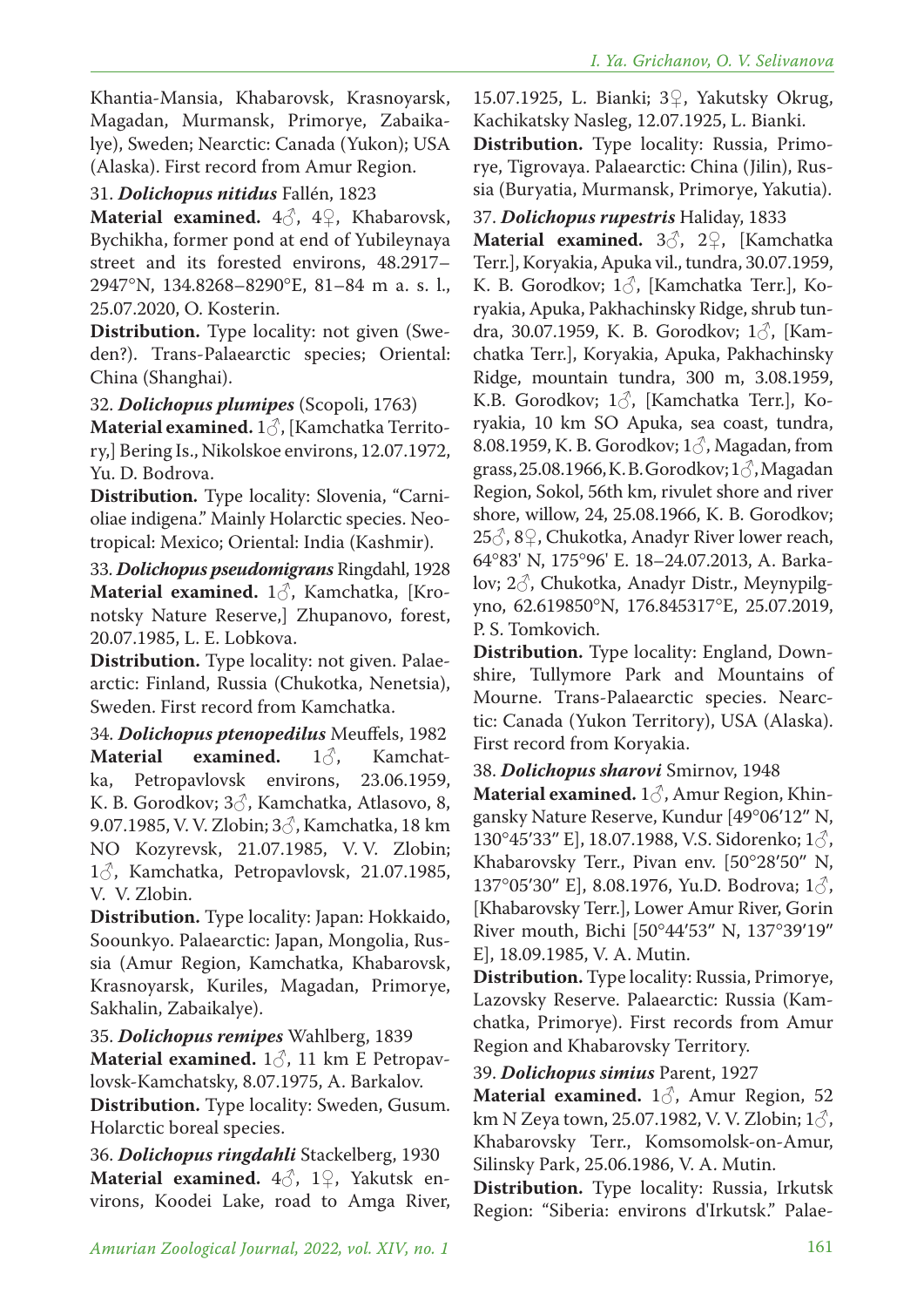arctic: China (Heilongjiang, Inner Mongolia), Mongolia, Russia (Altai Rep., Amur Region, Bashkortostan, Buryatia, Commander Is., Irkutsk, Kamchatka, Khabarovsk, Khakassia, Krasnoyarsk, Kuriles, Magadan, Moscow, Novosibirsk, Primorye, Sakhalin, Sverdlovsk, Tomsk, Yakutia, Zabaikalye).

40. *Dolichopus socer* Loew, 1871<br>Material examined. 1& **Material examined.** 1♂, [Kamchatka Terr.], Koryakia, Apuka environs, Apuka River mouth, lake shore on island, tundra, 7.08.1959, K. B. Gorodkov;  $1\delta$ , [Kamchatka Terr.], Koryakia, Apuka environs, 6.07.1959, K. B. Gorodkov; 2♂, Kamchatka, Kamenskoe, 31.07.1973, O. P. Negrobov; 2♂, 1♀, Chukotka, Pevek env., 69°42′ N, 170°18′ E, 4.07.2021, wet grass-moss submontane apron, O. Khruleva; 2♂, Khabarovsky Krai, Vysokogornyi, 13–17.07.1974, A. Barkalov; 18♂, Magadan Region, Khasyn River, 13.07.1975, A. Barkalov; 5♂, 50 km N Magadan, Ola River bank, 15.08.1975, A. Barkalov; 1♂, Magadan Region, 30 km NE Spornoe, 29.06.1981, V. S. Lebedev;  $1\delta$ , Magadan Region, 15 km SSE Atka, 29.06.1981, V. S. Lebedev; 4♂, Magadan Region, 18 km N Orotukhan, 10.07.1981, V. S. Lebedev.

**Distribution.** Type locality: Quickjock, Lapponiae Lulensis, Mounioniska, Peljatschware, Koutokeino, Finmarkiae, Syvajarvi infra alpem Stuor Oive [Sweden and Finland]. Palaearctic: Czechia, Finland, Norway, Russia (Altai Rep., Amur Region, Buryatia, Chukotka, Kamchatka, Karelia, Khabarovsk, Krasnoyarsk, Magadan, Murmansk, N Ural, Tomsk, Yamalia, Yakutia), Sweden. First record from Koryakia.

41. *Dolichopus spinuliformis* Maslova, Negrobov et Selivanova, 2012

**Material examined.** 1♂, [Sakhalin, Novoalexandrovsk,] "Saghalien," Central Experimental Station, 16.07.1933, [in Japanese].

**Distribution.** Type locality: Russia: Sakhalin Island, 32 km E Aleksandrovsk, vil. Tymovskii. Endemic to Sakhalin Island.

# 42. *Dolichopus uniseta* Stackelberg, 1929

**Material examined.** 1♂, Yakutia, Pokrovsk, 20.07.1986, V. N. Makarkin.

**Distribution.** Type localities: Russia, Yakutia and Primorye: "Kreis Jakutsk: Olom;

Abyj, ungefahr 60°50′ nordlicher Breite und 130° Ostlicher Lange zwischen der Lena und Amga, Amginiskaja Sloboda, amlinken Ufer des Flukes Amga; Sud-Ussuri-Gebiet: Jakovlevka, Kreis Spassk." Palaearctic: China (Heilongjiang, Hebei, Beijing, Shaanxi), Russia (Khabarovsk, Primorye, Yakutia).

43. *Dolichopus uralensis* Stackelberg, 1930 **Material examined. 1**♂, 1♀, [Kamchatka Terr.], Koryakia, Apuka River upper reach, shrub tundra, 550 m, 62°02′N, 170°25′E, 12.07.1959, K. B. Gorodkov.

**Distribution.** Type locality: Russia: Nord Ural, Sobj-Flus Systeme, Distr. Obdorsk [= Salekhard]. Palaearctic: France?, Russia (Yamalia). First record from the Far East.

**Notes.** The species was probably not recorded after description. A record from France (Pollet 2013) is most probably a misidentification, because *D. uralensis* seems to be an arctoboreal species.

44. *Dolichopus verae* Negrobov, 1977

**Material examined.** 1♂, Shikotan Is., Tserkovnyi Bay, 43°75′ N, 146°70′ E, 27–31.08.2012, Yu. Sundukov; 1♂, Shikotan Is., Tserkovnyi Bay, 43°75′ N, 146°70′ E, 10–17.09.2012, Yu. Sundukov;  $1\delta$ ,  $1\delta$ , Kunashir Is.: Kurilsky Nature Reserve, caldera of the Golovnin volcano, 43.841°N, 145.509°E, 3, 4.07.2014, T.V. Galinskaya.

**Distribution.** Type locality: Russia: Kuril Is., Iturup, Yasnyi nr. Kurilsk. Palaearctic: Russia (Kuriles, Sakhalin).

45. *Dolichopus violovitshi* Negrobov, 1977

**Material examined.** 1♂, Shikotan Is., Tserkovnyi Bay, 43°75′ N, 146°70′ E, 23–30.08.2012, Yu. Sundukov.

**Distribution.** Type locality: Russia: Kurilsk, Iturup, Kuril Is. Palaearctic: Russia (Kamchatka, Kuriles, Sakhalin). This species was known from Iturup and Kunashir islands; here we found it on Shikotan Island.

### 46. *Dolichopus xanthopyga* Stackelberg, 1930

**Material examined.** 2♂, Khabarovsk, Bychikha, former pond at end of Yubileynaya street and its forested environs, 48.2917– 2947°N, 134.8268–8290°E, 81–84 m a. s. l., 25.07.2020, O. Kosterin; Russia, 5♂, 7♀,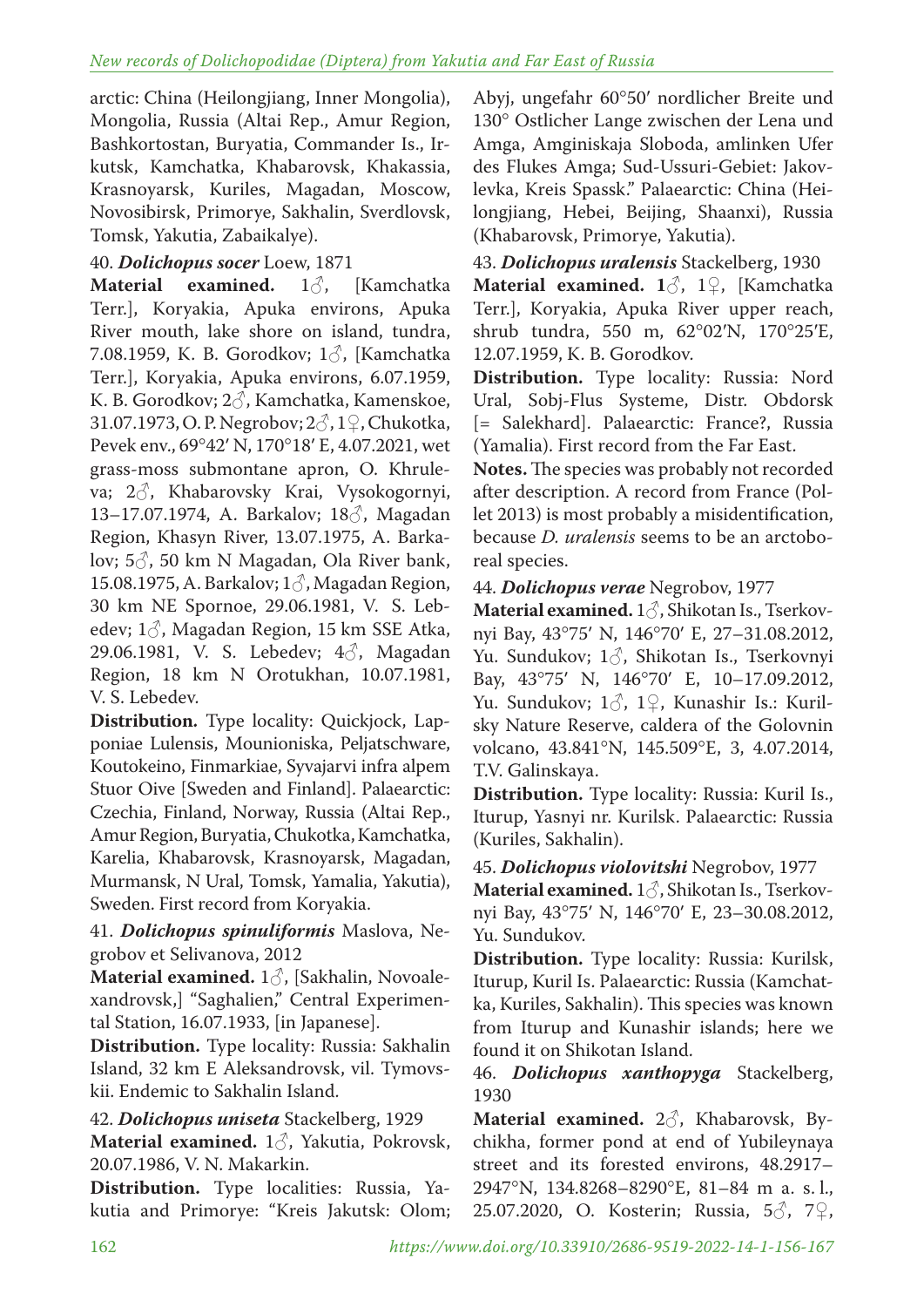Khabarovsk, Bolshoy Ussuriysky Island, at oxbow lakes, 48.33–42°N, 134.80–90°E, 35–38 m a. s. l., 26.07.2020, O. Kosterin;  $1\delta$ , Khabarovsk, 2–2.6 km NE of Kazakevichevo, Bolshekhekhtsyrsky Nature Reserve, Sosninsky Brook lowermost reaches and right bank of Amurskaya Protoka of Amur River just downstream of it, 48.2800–2848°N, 134.7571–7642°E, 36–50 m a. s. l., 23– 26.07.2020, O. Kosterin.

**Distribution.** Type localities: Russia, Primorye: "Yakovlevka env., Staraya Devitsa, Ryabokon Peninsula, Lefu (= Ilistaya) River mouth." Palaearctic: China (Heilongjiang), Russia (Khabarovsk, Primorye). This species was recorded from Kuriles without definite locality (Negrobov 1991).

### Genus *Gymnopternus* Loew, 1857

### 47. *Gymnopternus pseudoceler* (Stackelberg, 1933)

**Material examined.** 1♂, Shikotan Is., Krabozavodskoe, 43°83′ N, 146°75′ E, 18– 20.08.2012, Yu. Sundukov.

**Distribution.** Type locality: Russia: "Ussuri-Gebiet, Dorf Jakovlevka, Distrikt Spassk." Palaearctic: Russia (Kuriles, Primorye). This species was known from Iturup and Zelyonyi islands; here we found it on Shikotan Island.

### 48. *Gymnopternus* **aff.** *rohdendorfi* (Stackelberg, 1933)

**Material examined.** 5♂, Kunashir Is., Kurilsky Nature Reserve, caldera of the Golovnin volcano, 43.841°N, 145.509°E, 4.07.2014, T. V. Galinskaya.

**Distribution.** Type locality: Russia: "Ussuri Gebiet, beim Dorf Jakovlevka, Distr. Spassk." Palaearctic: Russia (Khabarovsk, Primorye, Yakutia).

**Notes.** Two species of the genus were known from the Kunashir Island (Grichanov, Selivanova 2022a). Our material differs from *Gymnopternus daubichensis* (Stackelberg, 1933) and *G. ussurianus* (Stackelberg, 1933) in black vs. yellow cercus of hypopygium.

49. *Gymnopternus ussurianus* (Stackelberg, 1933)

**Material examined.** 2♂, 7♀, Khabarovsk, Bychikha, former pond at end of Yubileynaya street and its forested environs, 48.2917– 2947°N, 134.8268–8290°E, 81–84 m a. s. l., 25.07.2020, O. Kosterin; 6♂, Khabarovsk, Bolshoy Ussuriysky Island, at oxbow lakes, 48.33–42°N, 134.80–90°E, 35–38 m a.s.l., 26.07.2020, O. Kosterin; 4♀, Khabarovsk, 2–2.6 km NE of Kazakevichevo, Bolshekhekhtsyrsky Nature Reserve, Sosninsky Brook lowermost reaches and right bank of Amurskaya Protoka of Amur River just downstream of it, 48.2800–2848°N, 134.7571–7642°E, 36–50 m a. s. l., 23–26.07.2020, O. Kosterin.

**Distribution.** Type localities: Russia, "Ussuri-Gebiet, Tigrovaja, Sutshan (= Partizansky) Distr., Jakovlevka, Spassk-Distr., Basargin bei Wladiwostok, Rjabokonj am Chanka-See." Palaearctic: Japan, Russia (Amur Region, Khabarovsk, Kuriles, Primorye).

Genus *Hercostomus* Loew, 1857

50. *Hercostomus sviridovae* Negrobov et Chalaya, 1987

**Material examined.** 1♂, Amur Region, 52 km N Zeya town, 25.07.1982, V. V. Zlobin.

**Distribution.** Type locality: Russia: Primorye, Bikin River. Palaearctic: Russia (Buryatia, Primorye, Yakutia, Zabaikalye). First record from Amur Region.

# Genus *Hydrophorus* Fallén, 1823

# 51. *Hydrophorus callostomus* Loew, 1857

**Material examined.** 3♂, 2♀, Yakutia, Pokrovsk, 21.07.1986, V. N. Makarkin.

**Distribution.** Type locality: Russia, "Siberia." Palaearctic: Armenia, Kazakhstan, Russia (Adygea, Buryatia, Dagestan, Krasnodar, Leningrad, Omsk, Primorye, "Ural," Voronezh, Yakutia, Yaroslavl), Sweden, Tajikistan, Turkey, Ukraine.

52. *Hydrophorus cinipunctus* Negrobov, 1975 **Material examined.** 1♂, Khabarovsky Terr., Vysokogornyi vil. env., Kenai station. 9.08.1972, along road, O. P. Negrobov; 21♂, 14♀, Khabarovsky Terr., Vysokogornyi vil., 15, 16, 17.07.1974, on water surface at river shore, grass at rivulet, A. Barkalov; 2♂, 1♀, Khabarovsky Terr., Vysokogornyi vil., 11.07.1974, taiga, O. P. Negrobov;  $1\delta$ , 4♀, Khabarovsky Terr., Vysokogornyi vil., 13.08.1974, grass at rivulet, O. P. Negrobov;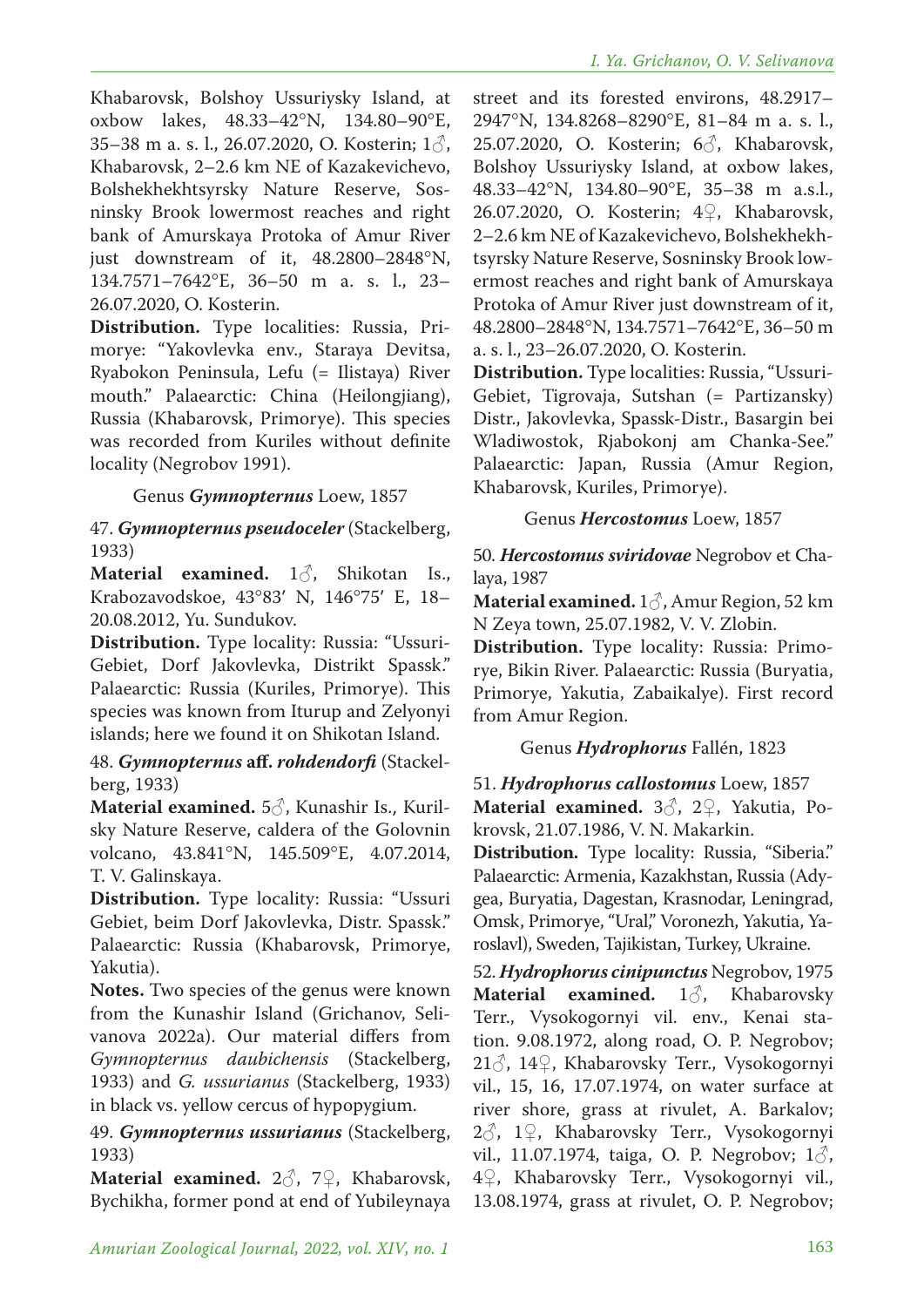$1\delta$ , Amur Region, 52 km N Zeya town, 25.07.1982, V. V. Zlobin.

**Distribution.** Type locality: Russia: "Umgebung von Petropawlowsk-Kamtschatskij Nogomy." Palaearctic: Mongolia, Russia (Buryatia, Kamchatka, Khabarovsk, Yakutia). First record from Amur Region.

### 53. *Hydrophorus freyi* Storå, 1954

**Material examined.** 1♂, 2♀, Khabarovsky Terr., Vysokogornyi vil., 15.07.1974, on water surface at river shore, A. Barkalov; 1 $\circ$ . Khabarovsky Terr., Vysokogornyi vil., 11.07.1974, taiga, O. P. Negrobov.

**Distribution.** Type locality: Finland: Jacobstad. Palaearctic: Finland, Russia (Buryatia, Khabarovsk, Primorye, Yakutia), Sweden.

54. *Hydrophorus signifer* Coquillett, 1899 **Material examined.** 32♂♀, [Kamchatka Territory,] Commander Islands, Nikolskoe environs, on water, 7–20.09.1959, K. B. Gorodkov. **Distribution.** Type locality: Russia: Bering Is. Palaearctic: Austria, Belgium, Czech, Finland, Latvia, Netherlands, Norway, Sweden, Russia (Kamchatka, Karelia, Murmansk, Nenetsia, N Ural, Yakutia); Nearctic: USA (Alaska), Canada (Yukon Territory, Northwest Territories, Manitoba, Quebec, Newfoundland).

# Genus *Neurigona* Rondani, 1856

55. *Neurigona grossa* Negrobov, 1987

**Material examined.** 1♂, Shikotan Is., Krabozavodskoe, 43°83′ N, 146°75′ E, 18– 20.08.2012, Yu. Sundukov.

**Distribution.** Type locality: Russia, Primorye, Komarovo-Zapovednoe. Palaearctic: Russia (Primorye). First record from Kuriles.

56. *Neurigona kasparyani* Negrobov, 1987

**Material examined.** 1♂, Shikotan Is., Tserkovnyi Bay, 43°75′ N, 146°70′ E, 27–31.08.2012, Yu. Sundukov.

**Distribution.** Type locality: Russia: Sakhalin Is., 45 km N Yuzhno-Sakhalinsk, near Bykov. Palaearctic: Japan, Russia (Kuriles, Sakhalin). First record from Shikotan Island.

#### Genus *Poecilobothrus* Mik, 1878

57. *Poecilobothrus flaveolus* (Negrobov et Chalaya, 1987)

*= Poecilobothrus arcticus* (Yang, 1996)

**Material examined.** 1♂, Kunashir Is., Grozovoe environs, Ivanovsky Cape, 43°50′22.7′′ N, 145°24′39.9′′ E, 8–15.08.2008, I. Melnik. **Distribution.** Type locality: Russia: Primorye, Spasskii Distr., Nakhimovka. Palaearctic: China (Beijing, Heilongjiang, Shaanxi), Japan, Russia (Amur Region, Khabarovsk, Primorye); Oriental: China (Hunan). First record from Kuriles.

### Genus *Rhaphium* Meigen, 1803

58.*Rhaphium beringiense* Negrobov et Vockeroth, 1979

**Material examined.** 1♀, Chukotka, Pevek env., 69°42′N, 170°20′E, 3.07.2021, spotted tundra, O. Khruleva.

**Distribution.** Type locality: Russia: Magadanskaya Oblast, Hazjin River. Nearctic: USA (Alaska); Palaearctic: Russia (Altai Rep., Chukotka incl. Wrangel, Kamchatka, Magadan, Taimyria).

59. *Rhaphium confine* Zetterstedt, 1843

**Material examined.** 13, [Khabarovsky Terr.,] Komsomolsk-on-Amur, Silinsky Park, [50°34′29″N, 137°02′09″E], 2.06.1986, V. A. Mutin.

**Distribution.** Type localities: "Lapponis Umensi ad Nastansjo; Norvegia ad Bjorkvik Nordlandiae; Jemtlandiae et Vaerdaliae" [Sweden, Norway]. Palaearctic: Finland, Norway, Russia (Buryatia, Kamchatka, Khabarovsk, Komi, Krasnodar, Murmansk, Taimyria, Yamalia), Sweden.

60. *Rhaphium crassipes* (Meigen, 1824)

**Material examined.** 2♂, Kamchatka, Zhupanovo, 30.07.1985, V. V. Zlobin.

**Distribution.** Type locality: not given. Holarctic temperate species.

61. *Rhaphium micans* (Meigen, 1824)

**Material examined.** 2♂, 5♀, Khabarovsk, Bychikha, former pond at end of Yubileynaya street and its forested environs, 48.2917– 2947°N, 134.8268–8290°E, 81–84 m a. s. l., 25.07.2020, O. Kosterin; 6♀, Khabarovsk, 2–2.6 km NE of Kazakevichevo, Bolshekhekhtsyrsky Nature Reserve, Sosninsky Brook lowermost reaches and right bank of Amurskaya Protoka of Amur River just downstream of it, 48.2800–2848°N, 134.7571–7642°E, 36–50 m a. s. l., 23–26.07.2020, O. Kosterin.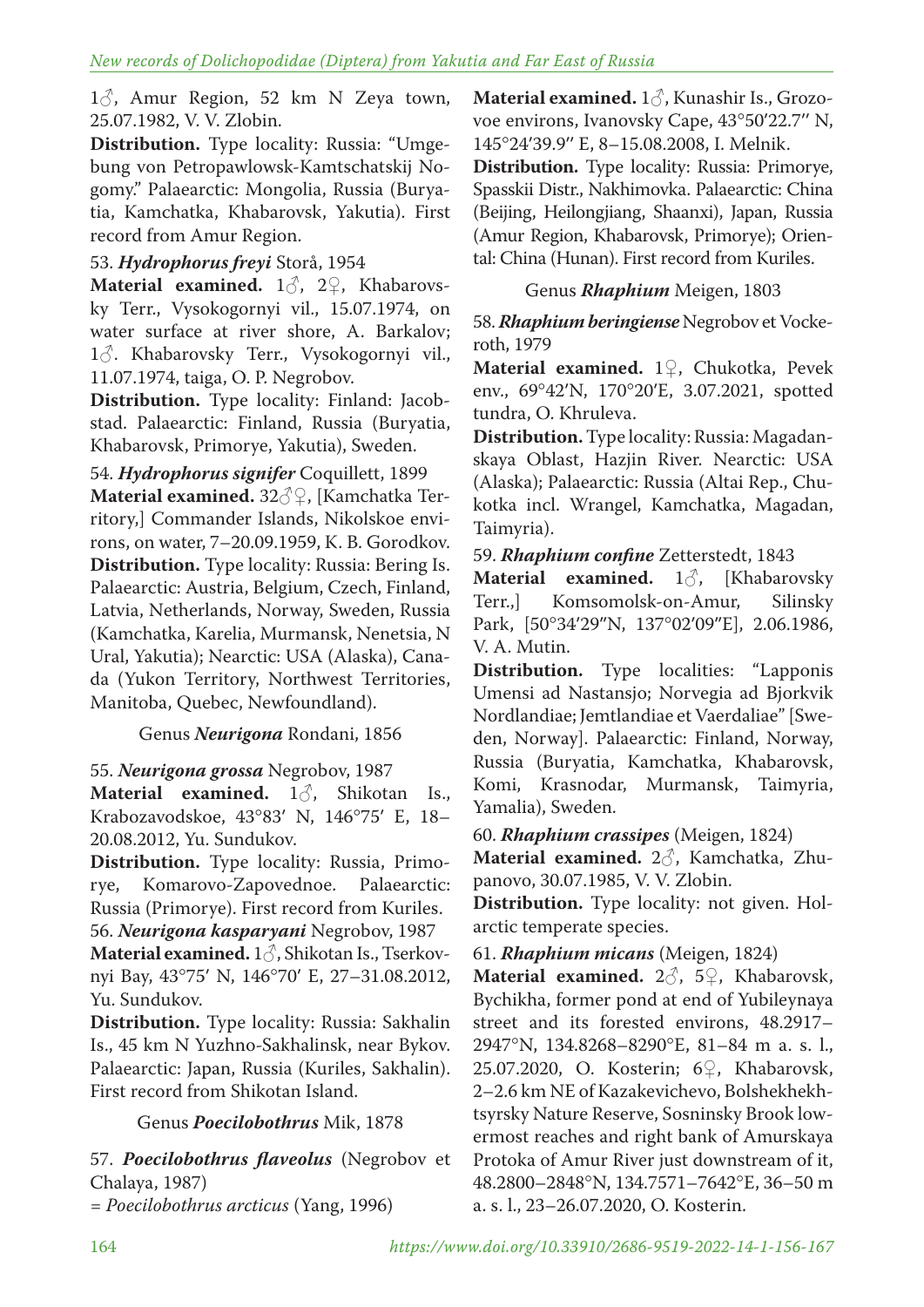**Distribution.** Type locality: Germany: "Hamburg." Trans-Palaearctic species.

## 62. *Rhaphium richterae* Negrobov, 1977

**Material examined.** 1♂, Kuriles, Kunashir Is., Lagunnoe Lake environs, 18.06.1968, E. P. Narchuk.

**Distribution.** Type locality: Russia, Kuril Is., Kunashir, Tretjakovo. Endemic to Kunashir Island.

### 63. *Rhaphium tridactylum* (Frey, 1915)

**Material examined.** 2♂, Khabarovsky Terr., Vysokogornyi vil., 17.07.1974, grass at rivulet, A. Barkalov.

**Distribution.** Type locality: Finland: Muonio, bei Ounasjoki; Kelottijarvi. Palaearctic: Finland, Mongolia, Russia (Murmansk, Kamchatka, Khabarovsk, Sakhalin, Taimyria), Sweden.

### 64. *Rhaphium umbripenne* (Frey, 1915)

**Material examined.** 1♂, Kamchatka, Petropavlovsk environs, rivulet valley, 25.06.1959, K. B. Gorodkov.

**Distribution.** Type locality: Finland: Tavastehus, Kuopio, Tuovilanlahti, Ilomantsi, Jacobstad, Saraisniemi, Kuusamo, Muonio, Enontekis, Kantalaks, Ponoj, Fl. Voronje; Russia: Kola Peninsula. Nearctic: "North America"; Palaearctic: Finland, Norway, Russia (Kamchatka, Karelia, Khantia-Mansia, Komi, Leningrad, Magadan, Murmansk, Yakutia), Sweden.

#### Genus *Scellus* Loew, 1857:22

# 65. *Scellus gallicanus* Becker, 1909

**Material examined.** 7♂♀, [Kamchatka Terr.], Koryakia, Apuka environs, tundra, 30.07– 8.08.1959, K. B. Gorodkov;  $1\delta$ , [Kamchatka] Terr.], Koryakia, 20 km NO Apuka, Kultbaza, Apuka River meadow valley, 13.08.1959, K. B. Gorodkov; 1♂, [Kamchatka Terr.], Koryakia, Pakhachi, tundra, on spit, 22.08.1959, K. B. Gorodkov; 1♂, [Kamchatka Terr.], Koryakia, Pakhachi, dense grass, 22.08.1959, K. B. Gorodkov.

**Distribution.** Type locality: France: Lautaret. Palaearctic: China, France, Mongolia, Russia (Altai Rep., Chukotka, Murmansk, Sayan Mnts., Irkutsk, Yakutia). First record from Kamchatka Territory.

66. *Scellus spinimanus* (Zetterstedt, 1843) **Material examined.** 1♂, 1♀, Yakutia, Pokrovsk, 19, 21.7.1986, V. N. Makarkin;  $1\delta$ , 1♀, Chukotka, Anadyr Distr., Meynypilgyno env., 62.524750°N, 176.849467°E, 30.07.2017, P. S. Tomkovich; 2♀, Chukotka, Pevek env., 69°42′N, 170°19′E, 12.07.2021, dry cereal meadow, cereals and Artemisia, O. Khruleva. **Distribution.** Type locality: Scandinavia. Palaearctic: Austria, Finland, Mongolia, Norway, Russia (Chukotka, Crimea, N Ural, Yakutia), Sweden; Nearctic: Canada (Newfoundland, Manitoba, Northwest Terr., Yukon), USA (Alaska).

### Genus *Sciapus* Zeller, 1842

67. *Sciapus sibiricus* Negrobov et Shamshev, 1986

**Material examined.** 1♂, Yakutia, Pokrovsk, 21.7.1986, V. N. Makarkin.

**Distribution.** Type locality: Russia, Siberia, Eastern Sayan, Arshan, Tagyrkhai. Palaearctic: Russia (Buryatia, Irkutsk, Primorye, Zabaikalye). First record from Yakutia.

### Genus *Syntormon* Loew, 1857

68. *Syntormon violovitshi* Negrobov, 1975 **Material examined.** 1♂, Kuriles, Kunashir Is., Tretyakovo, 5.09.1971, E. P. Narchuk. **Distribution.** Type locality: Russia, Petropavlovsk-Kamchatsky env., Nagornyi vil. Palaearctic: Japan, Korea, Russia (Kamchatka, Kuriles, Sakhalin).

# Genus *Thinophilus* Wahlberg, 1844

69. *Thinophilus longipilus* Negrobov, 1971 **Material examined.** 1♂, Khabarovsk, Korfovsky Settlement, an inundated former quarry, 48.2197–2208°N, 135.0681–0696°E, 95–96 m a. s. l., 25.07.2020, O. Kosterin; 1♀, Khabarovsk, Bolshoy Ussuriysky Island, at oxbow lakes, 48.33–42°N, 134.80–90°E, 35– 38 m a.s.l., 26.07.2020, O. Kosterin.

**Distribution.** Type locality: Russia, Primorye, Khanka Lake, Kamen-Rybolov. Palaearctic: Japan, Russia (Primorye). New for Khabarovsky Territory.

#### **Conclusion**

The present research features new records for 69 species from Yakutia and Far Eastern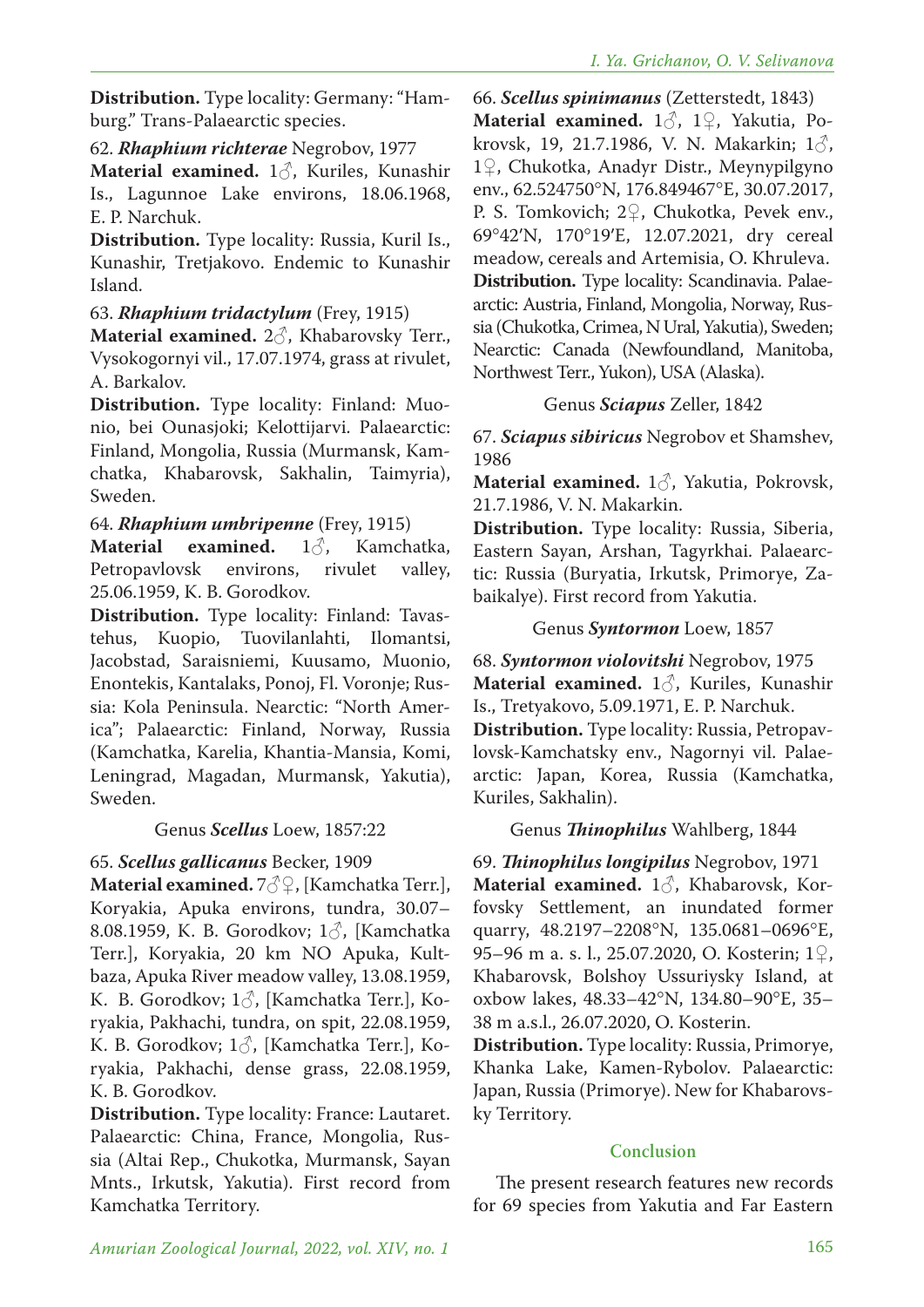#### *New records of Dolichopodidae (Diptera) from Yakutia and Far East of Russia*

regions of Russia. *Amblypsilopus bouvieri* and *Dolichopus bayaticus* are found in Russia for the first time. *Dolichopus uralensis* is recorded in the Far East, being probably the second reliable finding after description. *Dolichopus hilaris*, *Neurigona grossa* and *Poecilobothrus flaveolus* are new for the Kurile Islands; six species are added to the fauna of Shikotan, one—to the fauna of Kunashir. Six species are firstly recorded from the Amur Region, four from the Khabarovsky Territory, two from Yakutia, one from Chukotka and one from the Jewish Region. Four species are new for Kamchatka Territory, and seven species are found for the first time in the historical region Koryakia, now a part of Kamchatka.

As a result of recent researches, Primorsky Territory with 216 known species (Grichanov 2022b) seems to be the biodiversity center in East Asian Palaearctic. A decrease in the number of known species and biodiversity indices is observed northward, southward and westward of Primorye (Grichanov et al. 2021). The other regions

and territories of the Russian Far East include now 148 (Yakutia), 97 (Kamchatka), 89 (Khabarovsky Territory), 84 (Sakhalin), 56 (Kuriles), 55 (Magadan Region), 50 (Amur Region), 37 (Chukotka), and 21 species (Jewish Autonomous Region).

#### **Acknowledgements**

The author is sincerely grateful to Prof. Arkadij Lelej and Dr. S. Yu. Storozhenko (FCBV, Vladivostok), Drs N. E. Vikhrev and A. L. Ozerov (ZMUM, Moscow) and Dr. I. V. Shamshev (ZIN, Saint Petersburg) for their kindness in providing specimens for study. Drs. Nikita Vikhrev (ZMMU) and Igor Shamshev (ZIN) kindly commented on earlier draft of the manuscript.

#### **Funding**

The work was funded by RFBR and NSFC according to the research project No. 20-54- 53005. The identification of old material was supported by the All-Russian Institute of Plant Protection project No. 0665-2019-0014.

#### **References**

- Grichanov, I. Ya. (2018) An annotated checklist of Dolichopodidae (Diptera) of Chukotka (Russia) with new records. *Acta Biologica Sibirica*, vol. 4, no. 2, pp. 25–31. https://doi.org/10.14258/abs.v4i2.4120 (In English)
- Grichanov, I. Ya. (2021) First records of Dolichopodidae (Diptera) from Bastak Nature Reserve, Russia. *Amurskij zoologicheskij zhurnal — Amurian Zoological Journal*, vol. XIII, no. 3, pp. 401–404. https:// www.doi.org/10.33910/2686-9519-2021-13-3-401-404 (In English)
- Grichanov, I. Ya. (2022a) *Alphabetic list of generic and specific names of predatory flies of the epifamily Dolichopodoidae (Diptera)*. Saint Petersburg: All-Russian Research Institute of Plant Protection Publ. [Online]. Available at: http://grichanov.aiq.ru/Genera3.htm (accessed 30.01.2022). (In English)
- Grichanov, I. Ya. (2022b) New records of Dolichopodidae (Diptera) from Primorsky Territory, Russia. *Amurskij zoologicheskij zhurnal — Amurian Zoological Journal*, vol. XIV, no. 1, pp. 48–60. https:// www.doi.org/10.33910/2686-9519-2022-14-1-48-60 (In English)
- Grichanov, I. Ya., Bagachanova, A. K. (2018) An annotated checklist of Dolichopodidae (Diptera) of Yakutia (Siberia) with some new records. *Russian Entomological Journal*, vol. 27, no. 1, pp. 73–92. https://doi.org/10.15298/rusentj.27.1.12 (In English)
- Grichanov, I. Ya., Chursina, M. A., Wang, M. (2021) Detection of biodiversity local centers and gradients of change of Dolichopodidae (Diptera) in East Asia. *Journal of Insect Biodiversity*, vol. 28, no. 1, pp. 13–34. https://doi.org/10.12976/jib/2021.28.1.2 (In English)
- Grichanov, I. Ya., Selivanova, O. O. (2021) An annotated checklist of Dolichopodidae (Diptera) species from Primorsky Territory, Russia, with new records. *Amurskij zoologicheskij zhurnal — Amurian Zoological Journal*, vol. 13, no. 2, pp. 202–227. https://www.doi.org/10.33910/2686-9519-2021-13- 2-202-227 (In English)
- Grichanov, I. Ya., Selivanova, O. O. (2022) Long-legged flies (Diptera: Dolichopodidae) from Kurile Islands, with description of a new species of the genus *Sciapus* Zeller, 1842. *Dal'nevosctochnyj entomolog — Far Eastern Entomologist*, no. 445, pp. 7–24. https://doi.org/10.25221/fee.445.2 (In English)